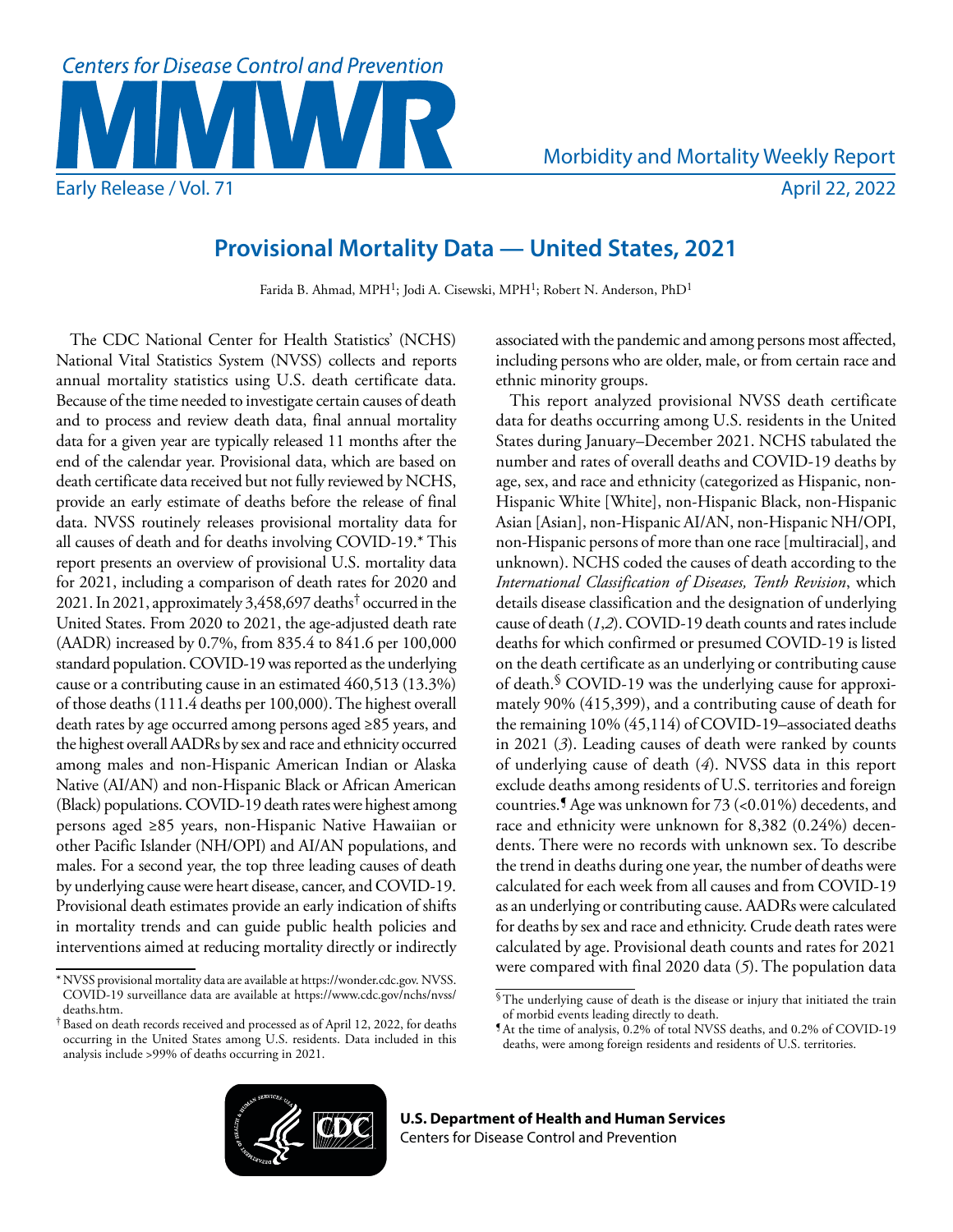| Characteristic                                          | 2020 No. (rate <sup>†</sup> ) |                                        | 2021 No. (rate <sup>†</sup> ) |                                        |
|---------------------------------------------------------|-------------------------------|----------------------------------------|-------------------------------|----------------------------------------|
|                                                         | <b>Total deaths</b>           | Deaths involving COVID-19 <sup>§</sup> | <b>Total deaths</b>           | Deaths involving COVID-19 <sup>§</sup> |
| <b>Total</b>                                            | 3,383,729 (835.4)             | 384,536 (93.2)                         | 3,458,697 (841.6)             | 460,513 (111.4)                        |
| Age group, yrs                                          |                               |                                        |                               |                                        |
| <1                                                      | 19,582 (524.3)                | 52(1.4)                                | 19,724 (528.6)                | 155(4.2)                               |
| $1 - 4$                                                 | 3,529 (22.7)                  | 25(0.2)                                | 3,773 (24.7)                  | 63(0.4)                                |
| $5 - 14$                                                | 5,623 (13.7)                  | 68(0.2)                                | 5,955 (14.6)                  | 175 (0.4)                              |
| $15 - 24$                                               | 35,816 (84.2)                 | 612(1.4)                               | 38,234 (90.2)                 | 1,634(3.9)                             |
| $25 - 34$                                               | 73,486 (159.5)                | 2,609(5.7)                             | 82,039 (178.6)                | 6,971 (15.2)                           |
| $35 - 44$                                               | 10,4490 (248.0)               | 6,756(16.0)                            | 124,577 (292.0)               | 17,304 (40.6)                          |
| $45 - 54$                                               | 191,142 (473.5)               | 18,250 (45.2)                          | 215,531 (538.5)               | 39,193 (97.9)                          |
| $55 - 64$                                               | 440,549 (1,038.9)             | 45,377 (107.0)                         | 477,107 (1,131.8)             | 78,904 (187.2)                         |
| 65–74                                                   | 674,507 (2,072.3)             | 82,055 (252.1)                         | 723,125 (2,148.2)             | 111,035 (329.9)                        |
| 75-84                                                   | 822,084 (4,997.0)             | 106,020 (644.4)                        | 828,617 (4,882.6)             | 110,194 (649.3)                        |
| ≥85                                                     | 1,012,805 (15,210.9)          | 122,707 (1,842.9)                      | 939,942 (13,826.2)            | 94,884 (1,395.7)                       |
| Unknown                                                 | $116 (-)$                     | $5(-)$                                 | $73 (-)$                      | $1(-)$                                 |
| Sex                                                     |                               |                                        |                               |                                        |
| Female                                                  | 1,613,845 (695.1)             | 175,818 (73.9)                         | 1,623,861 (694.6)             | 202,006 (87.7)                         |
| Male                                                    | 1,769,884 (998.3)             | 208,718 (117.0)                        | 1,834,836 (1,011.0)           | 258,507 (140.0)                        |
| Race/Ethnicity                                          |                               |                                        |                               |                                        |
| <b>Hispanic</b>                                         | 305,708 (723.6)               | 69,069 (164.8)                         | 315,128 (700.1)               | 72,685 (157.8)                         |
| White, non-Hispanic                                     | 2,484,072 (834.7)             | 232,555 (74.1)                         | 2,545,602 (852.2)             | 303,595 (100.6)                        |
| Black, non-Hispanic                                     | 449,213 (1,119.0)             | 61,401 (154.8)                         | 448,416 (1,081.2)             | 61,626 (146.8)                         |
| Asian, non-Hispanic                                     | 91,175 (457.7)                | 13,523 (67.2)                          | 91,814 (439.6)                | 13,587 (64.0)                          |
| American Indian/Alaska Native,<br>non-Hispanic          | 24,725 (1,036.2)              | 4,615 (190.8)                          | 26,850 (1,088.5)              | 5,027 (198.5)                          |
| Native Hawaiian/other Pacific<br>Islander, non-Hispanic | 4,439 (821.3)                 | 691 (123.5)                            | 5,225 (916.5)                 | 1,170 (199.8)                          |
| Multiracial, non-Hispanic                               | 15,523 (376.9)                | 1,141 (31.9)                           | 17,280 (399.5)                | 2,003 (49.8)                           |
| Unknown                                                 | $8,874$ (-)                   | $1,541$ (-)                            | $8,382$ (--)                  | $820 (-)$                              |

**TABLE: Provisional\* number and rate of total deaths and COVID-19–related deaths, by demographic characteristics — National Vital Statistics System, United States, 2020–2021**

\* National Vital Statistics System provisional data for 2021 are incomplete. Data from December 2021 are less complete because of reporting lags. Data for 2020 are final. These data exclude deaths that occurred in the United States among residents of U.S. territories and foreign countries.

† Deaths per 100,000 standard population. Age-adjusted death rates are provided overall and by sex and race and ethnicity.

§ Deaths with confirmed or presumed COVID-19 as an underlying or contributing cause of death, with *International Classification of Diseases, Tenth Revision* code U07.1.

used to estimate death rates presented in this report are July 1, 2021, monthly postcensal population estimates based on the 2010 decennial census (*6*). R statistical software (version 4.0.3; The R Foundation) was used to conduct all analyses. This activity was reviewed by CDC and was conducted consistent with applicable federal law and CDC policy.\*\*

In 2021, approximately 3,458,697 deaths occurred in the United States (Table). The age-adjusted rate was 841.6 deaths per 100,000 standard population, an increase of 0.7% from 835.4 in 2020. The number of deaths peaked during the week ending January 16, 2021 (87,222) and during the week ending September 11, 2021 (73,466) (Figure 1). In 2021, overall death rates were lowest among persons aged 5–14 years (14.6) and highest among persons aged  $\geq$ 85 years (13,826.2), similar to patterns in 2020 (Table). Death rates increased for most age groups from 2020 to 2021, except for persons aged 75–84 and ≥85 years. In 2021, AADRs were higher among males (1,011.0) than among females (694.6), similar to patterns in death rate by sex in 2020.

In 2021, COVID-19 was listed as the underlying or contributing cause of 460,513 deaths (111.4 per 100,000), an increase from 384,536 deaths (93.2) in 2020 (Table). In 2021, COVID-19 death rates were lowest among persons aged 1–4 (0.4) and 5–14 years (0.4) and highest among those aged ≥85 years (1,395.7). COVID-19 death rates increased from 2020 to 2021 for all age groups except for those aged ≥85 years. As with deaths overall, in 2021, the ageadjusted COVID-19–associated death rate among males (140.0) was higher than that among females (87.7).

AADRs differed by race and ethnicity. In 2021, overall AADRs were lowest among multiracial (399.5) and Asian persons (439.6) and highest among AI/AN (1,088.5) and Black persons (1,081.2). Similarly for 2021, COVID-19–associated death rates were lowest for multiracial (49.8) and Asian persons (64.0) and highest among NH/OPI (199.8) and AI/AN persons (198.5). Overall and COVID-19 death rates decreased for Hispanic, Black, and Asian persons from 2020 to 2021.

COVID-19, listed as the underlying cause in 415,399 deaths during 2021, ranked as the third leading underlying cause of death after heart disease (693,021 deaths) and cancer (604,553 deaths) (Figure 2). COVID-19 was the

<sup>\*\*</sup> 45 C.F.R. part 46, 21 C.F.R. part 56; 42 U.S.C. §241(d); 5 U.S.C. §552a; 44 U.S.C. §3501 et seq.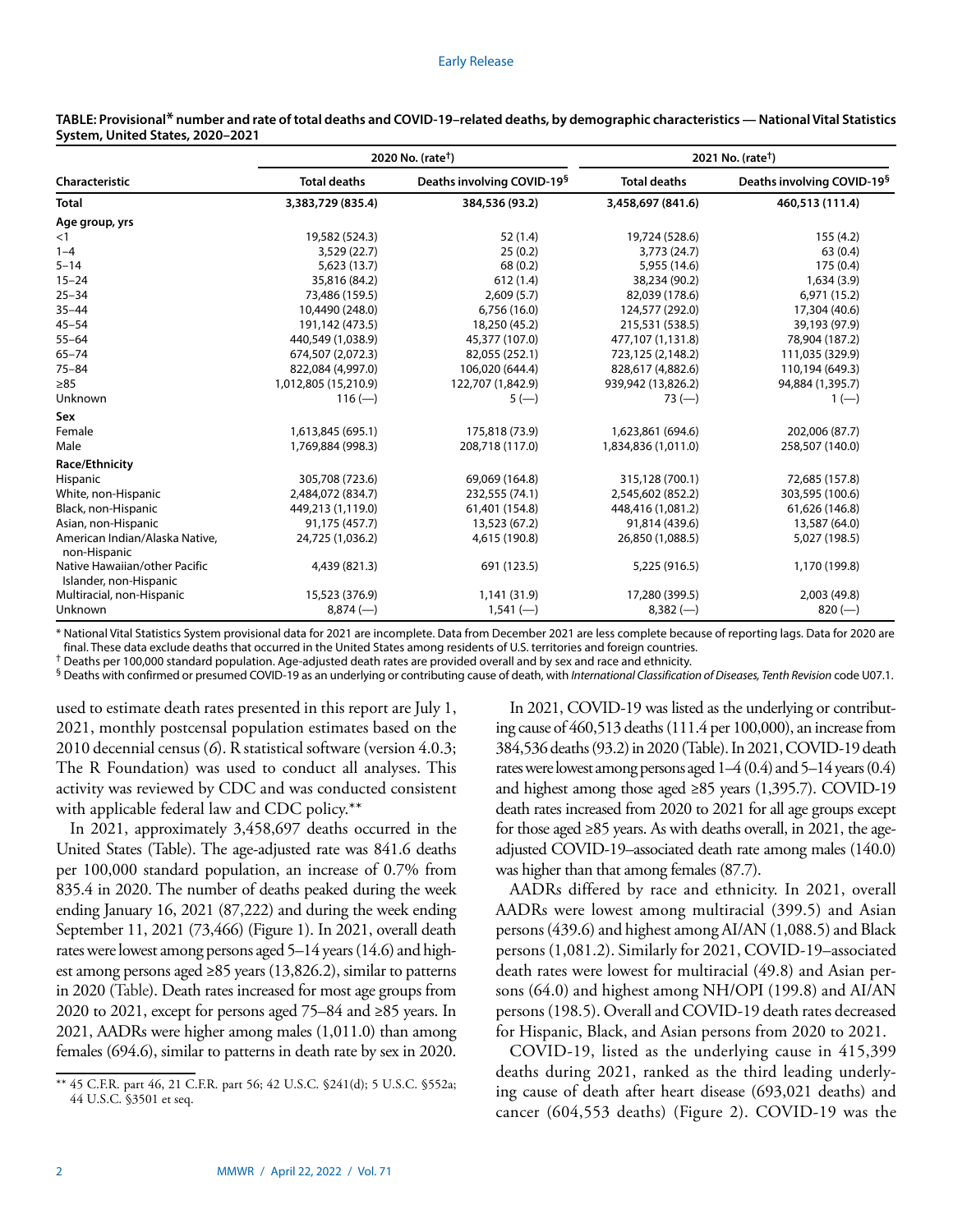# Early Release



# **FIGURE 1. Provisional\* number of COVID-19 deaths† and other deaths, by week of death — National Vital Statistics System, United States, 2020–2021**

\* National Vital Statistics System provisional data for 2021 are incomplete. Data from December 2021 are less complete because of reporting lags. Data for 2020 are final. These data exclude deaths that occurred in the United States among residents of U.S. territories and foreign countries.

† Deaths with confirmed or presumed COVID-19, coded to *International Classification of Diseases, Tenth Revision* code U07.1 as an underlying or contributing cause of death.





\* National Vital Statistics System provisional data are incomplete. Data from December are less complete because of reporting lags. Deaths that occurred in the United States among residents of U.S. territories and foreign countries were excluded.

† Deaths for which COVID-19 was a contributing, but not the underlying cause of death are not included.

underlying cause for 13.3% of all deaths in 2021, increasing from 10.4% (350,831 deaths) in 2020. Unintentional injuries, the fourth leading cause of death in 2020 and 2021, increased from 200,955 in 2020 to 219,487 in 2021. Other leading causes of death maintained the same ranking from 2020 to 2021, except for kidney disease and influenza and pneumonia. Kidney disease rose from the tenth to the ninth leading cause of all deaths, causing 52,547 deaths in 2020 to 54,236 deaths in 2021. Influenza and pneumonia, which was the ninth leading cause of death in 2020 (53,544 deaths), dropped out of the 10 leading causes in 2021 (41,835 deaths). Suicide, which was not among the 10 leading causes of death in 2020, was the tenth leading cause in 2021 with 47,458 deaths (45,979 deaths in 2020).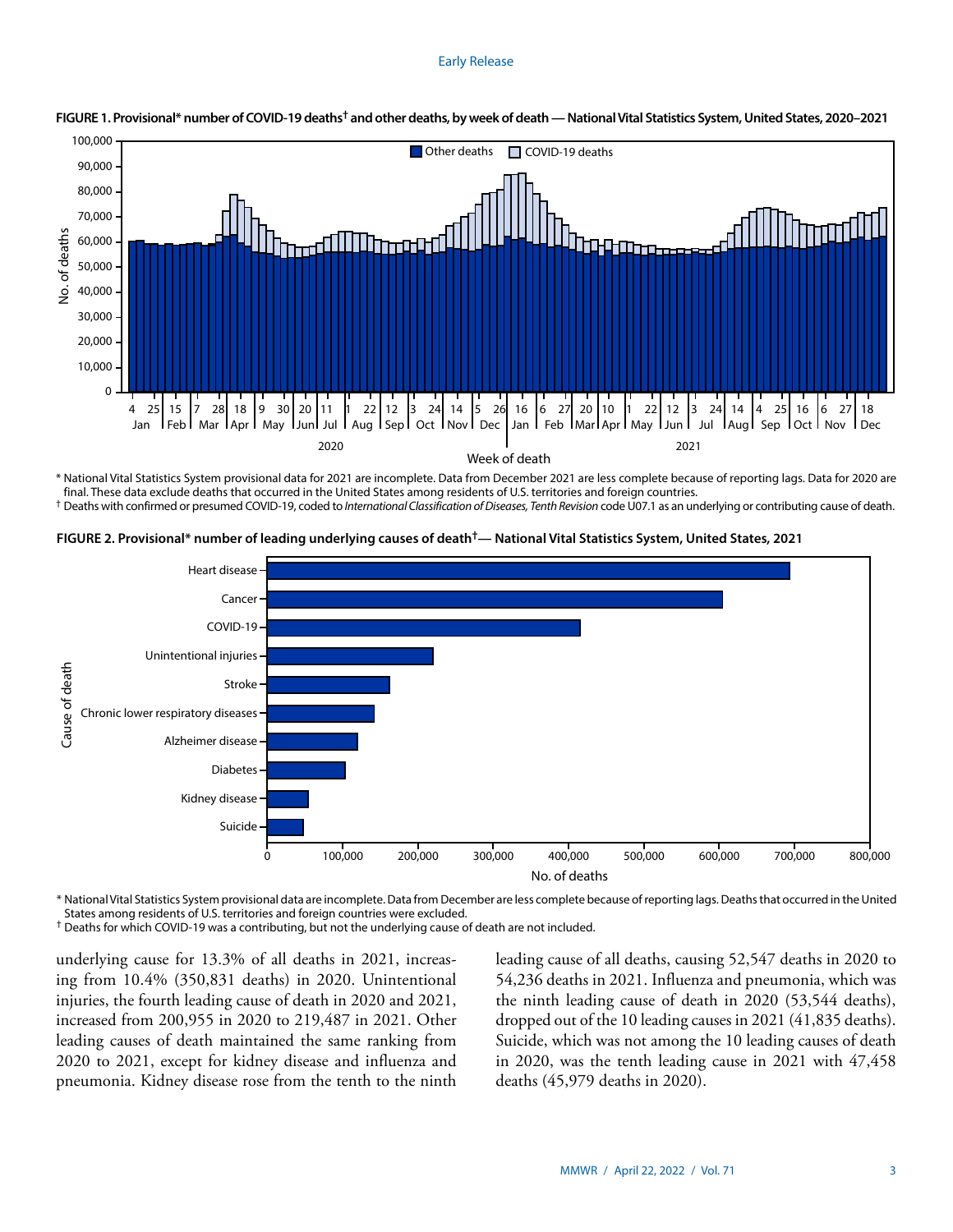# **Summary**

#### What is already known about this topic?

COVID-19 was associated with approximately 460,000 deaths in the U.S. during January–December 2021.

# What is added by this report?

The overall age-adjusted death rate increased by 0.7% in 2021 from 2020. Overall death rates were highest among non-Hispanic American Indian or Alaskan Native and non-Hispanic Black or African American populations. For a second year, COVID-19 was the third leading cause of death after heart disease and cancer.

# What are the implications for public health practice?

Provisional death estimates provide an early signal about shifts in mortality trends. Provisional findings about increases in mortality for certain populations and for certain causes of death can guide public health policies and interventions.

# **Discussion**

From 2020 to 2021, the age-adjusted U.S. death rate increased by 0.7%, from 835.4 to 841.6 per 100,000 standard population. In 2021, COVID-19 was the underlying or a contributing cause of death for 460,513 deaths (111.4 deaths per 100,000). COVID-19 death rates were highest among males, adults aged ≥85 years, and NH/OPI and AI/AN persons. The highest numbers of overall deaths and COVID-19 deaths occurred during January and September. COVID-19 was the third leading underlying cause of death in 2021, for the second year since the disease emerged (*6*).

Demographic patterns of mortality were similar in 2020 and 2021, but certain populations experienced shifts in death rates. Although the overall and COVID-19 death rate remained higher for persons aged ≥85 years than for all other age groups, death rates decreased for this age group from 2020 to 2021. Age-adjusted total and COVID-19 death rates remained high for the AI/AN population. Rates decreased for Asian, Hispanic, and Black populations and increased for NH/OPI, White, and AI/AN populations.

The year 2021 saw the highest death rate since 2003, with increases in many leading causes of death, including COVID-19 and unintentional injuries. Although COVID-19 death rates decreased for persons aged ≥85 years, age groups <75 years saw large increases from 2020 to 2021. Unintentional injury deaths were largely driven by drug overdose deaths, and likely contributed to the increased death rate in younger populations. In 2020, drug overdose death rates increased more for persons aged 15–64 years than for persons aged ≥65 years (*7*).

The findings in this report are subject to at least three limitations. First, data are provisional, and numbers and rates might change as additional information is received. Described changes in mortality trends might be underestimates. Second, timeliness of death certificate submission can vary by jurisdiction. As a result, the national distribution of deaths might be affected by the distribution of deaths reported from jurisdictions reporting later, which might differ from those in the United States overall. Finally, there is a higher potential for misclassification of certain categories of race (i.e., AI/AN or Asian) and Hispanic ethnicity reported on death certificates (*8*). Thus, death rates for some groups might be underestimated or overestimated.

Provisional death estimates can give researchers and policymakers an early projection of shifts in mortality trends and provide actionable information sooner than do the final mortality data, which are released approximately 11 months after the end of the data year. These data can guide public health policies and interventions aimed at reducing mortality directly or indirectly associated with the pandemic and among persons most affected, including persons who are older, male, or from certain race and ethnic minority groups.

Corresponding author: Farida B. Ahmad, [fbahmad@cdc.gov](mailto:fbahmad@cdc.gov).

1National Center for Health Statistics, CDC, Hyattsville, Maryland.

All authors have completed and submitted the International Committee of Medical Journal Editors form for disclosure of potential conflicts of interest. No potential conflicts of interest were disclosed.

# **References**

- 1. World Health Organization. ICD-10: international statistical classification of diseases and related health problems, 10th revision. 5th ed. Geneva, Switzerland: World Health Organization; 2016. [https://apps.who.int/iris/](https://apps.who.int/iris/bitstream/10665/246208/1/9789241549165-V1-eng.pdf) [bitstream/10665/246208/1/9789241549165-V1-eng.pdf](https://apps.who.int/iris/bitstream/10665/246208/1/9789241549165-V1-eng.pdf)
- 2. CDC, National Center for Health Statistics. National Vital Statistics System. Instructions for classifying the underlying cause of death. Hyattsville, MD: US Department of Health and Human Services, CDC, National Center for Health Statistics, 2022. [https://www.cdc.gov/nchs/](https://www.cdc.gov/nchs/nvss/manuals/2022/2a-2022.htm) [nvss/manuals/2022/2a-2022.htm](https://www.cdc.gov/nchs/nvss/manuals/2022/2a-2022.htm)
- 3. CDC. Technical notes: provisional death counts for Coronavirus Disease (COVID-19). Hyattsville, MD: US Department of Health and Human Services, CDC, National Center for Health Statistics; 2021. [https://www.](https://www.cdc.gov/nchs/nvss/vsrr/covid19/tech_notes.htm) [cdc.gov/nchs/nvss/vsrr/covid19/tech\\_notes.htm](https://www.cdc.gov/nchs/nvss/vsrr/covid19/tech_notes.htm)
- 4. Heron M. Deaths: leading causes for 2017. Natl Vital Stat Rep 2019;68:1–77[. PMID:32501203](https://www.ncbi.nlm.nih.gov/entrez/query.fcgi?cmd=Retrieve&db=PubMed&list_uids=32501203&dopt=Abstract)
- 5. Murphy SL, Kochanek KD, Xu JQ, Arias E. Mortality in the United States, 2020. NCHS data brief, no 427. Hyattsville, MD: US Department of Health and Human Services, CDC, National Center for Health Statistics; 2021. <https://www.cdc.gov/nchs/data/databriefs/db427.pdf>
- 6. US Census Bureau. National Population by characteristics: 2020–2021. Washington, DC: US Department of Commerce, US Census Bureau; 2021. [https://www.census.gov/programs-surveys/popest/technical](https://www.census.gov/programs-surveys/popest/technical-documentation/research/evaluation-estimates/2020-evaluation-estimates/2010s-national-detail.html)[documentation/research/evaluation-estimates/2020-evaluation](https://www.census.gov/programs-surveys/popest/technical-documentation/research/evaluation-estimates/2020-evaluation-estimates/2010s-national-detail.html)[estimates/2010s-national-detail.html](https://www.census.gov/programs-surveys/popest/technical-documentation/research/evaluation-estimates/2020-evaluation-estimates/2010s-national-detail.html)